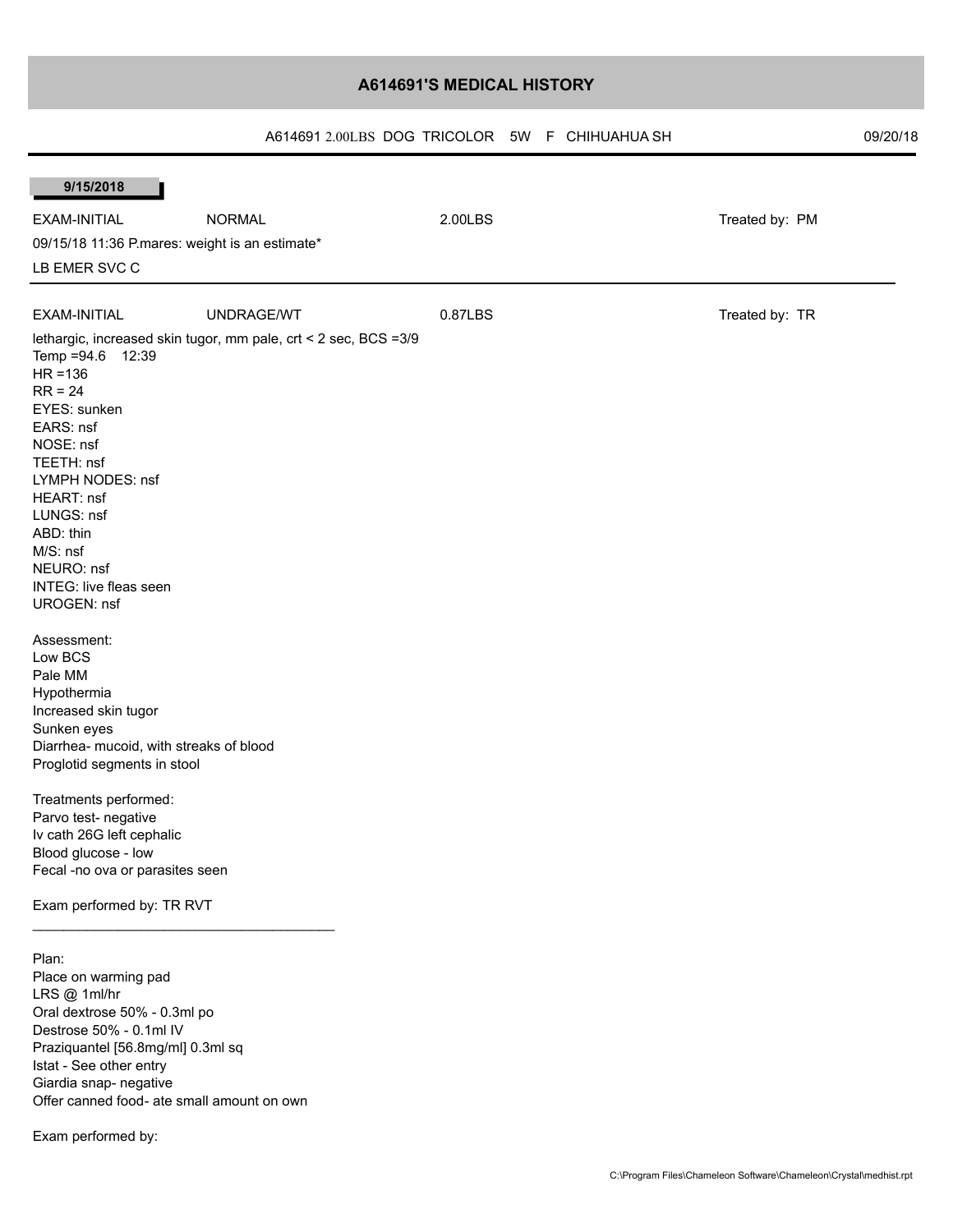# **9/15/2018**

GIA NEGATIVE BLOOD TEST I-T-PORT 0.40 DEXTROSE 50% 1.00 TIMES/DAY FOR 1.00 DAYS MISC TREATMEN WARMING PAD BG LOW 0.03 DRON 1.00 TIMES/DAY FOR 1.00 DAYS IVFLU PARVO NEG IV EXT IVC

| EXAM-INITIAL     |          | <b>LAB OTHER</b> |              |              | Treated by: KB |
|------------------|----------|------------------|--------------|--------------|----------------|
| Vet Scan i-STAT  |          |                  |              |              |                |
|                  | Results  | Units            | Canine       | Feline       |                |
| Na               | $121*$   | mmol/L           | 139-150      | 147-162      |                |
| Κ                | $2.0*$   | mmol/L           | $3.4 - 4.9$  | $2.9 - 4.2$  |                |
| CI               | ---      | mmol/L           | 106-127      | 112-129      |                |
| iCa              | $0.50*$  | mmol/L           | $1.12 - 1.4$ | $1.2 - 1.32$ |                |
| TCO <sub>2</sub> | 19       | mmol/L           | $17 - 25$    | 16-25        |                |
| Glu              | $20*$    | mg/dl            | 60-115       | 60-130       |                |
| <b>BUN</b>       | 99*      | mg/dl            | $10 - 26$    | 15-34        |                |
| Crea             | $< 0.2*$ | mg/dl            | $0.5 - 1.3$  | $1.0 - 2.2$  |                |
| <b>HCT</b>       | $21*$    | % PCV            | 35-50        | 24-40        |                |
| Hb               | $7.1*$   | g/dl             | $12 - 17$    | $8 - 13$     |                |
| AnGap            | $---$    | mmol/L           | $8 - 25$     | $10 - 27$    |                |
| <b>PCV</b>       |          | $\%$             | 36-60        | 29-48        |                |
| TP.              |          | g/dl             | $4.9 - 7.4$  | $5.2 - 8.8$  |                |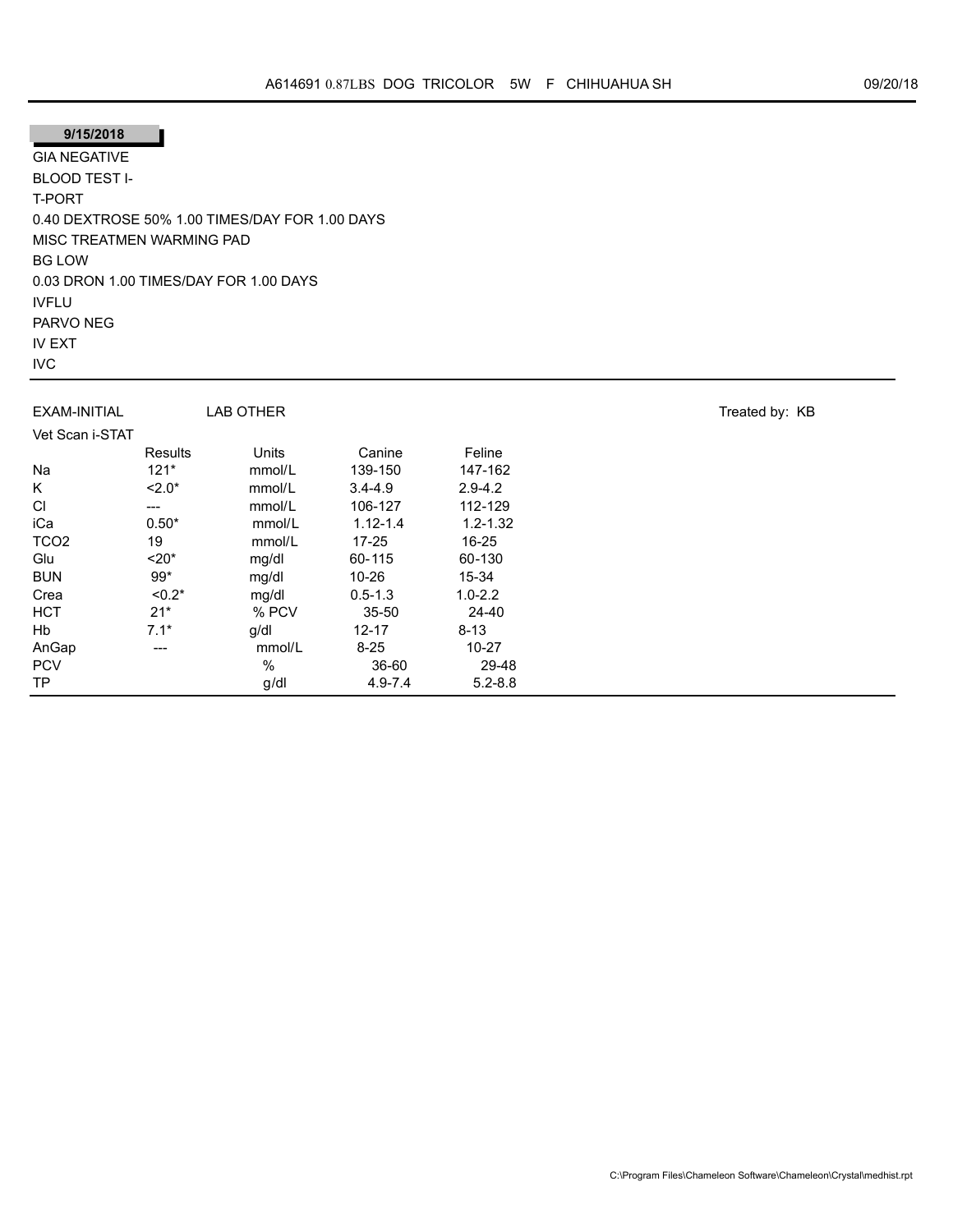### **9/15/2018**

## EXAM-INITIAL UNDRAGE/WT UNDRAGE/WT TRANSPORTED TRANSPORTED TRANSPORTED TRANSPORTED TRANSPORTED TRANSPORTED TRANSPORTED TRANSPORTED TRANSPORTED TRANSPORTED TRANSPORTED TRANSPORTED TRANSPORTED TRANSPORTED TRANSPORTED TRANSPO

Patient OTC stray. On triage by RVT TR, lethargic, hypothermic, dehydrated, thin, and pale with fleas and proglottid segments. Patient also noted to have mucoid diarrhea with streaks of blood (parvo SNAP negative). Per DVM KB, bring patient to trailer, place IVC if possible, start on heat and other supportive care. BG too low to read with RVT TR; oral and IV dextrose supplementation.

Triage DVM KB exam -

GEN: quiet to dull, Temp 91 F, CRT 1-2 seconds, pale and tacky mm, delayed skin tent INTEG: fleas, dried pink substance on forehead (paint?)

EENT: no significant discharge OU, clear cornea and anterior chamber and lens OU, clean aural os AU, smooth and clean nasal planum, no dental calculus or gingivitis noted, no oral foreign bodies or masses or ulcerations noted MS: BCS 3/9, weakly ambulatory x4 CV: adequate femoral pulse, no obvious murmurs or arrhythmias ausculted

RESP: eupneic, normal bronchovesicular sounds ausculted in all fields, no crackles or wheezes ausculted

GI/GU: nonpainful on abdominal palpation, reported proglottid segments, soft tan stool, urination WNL

NS: quiet, isocoric with appropriate pupil size, full neuro exam not performed

LN: no peripheral lymphadenopathy noted

A:

Hypoglycemia Shock and suspected anemia Dried pink substance on forehead (paint?) Reported diarrhea

Tx - LRS 3 ml/hr IV, heat support, dextrose PRN. Offered food in pm which patient ate enthusiastically.

P: Transfer to LBAE for continued supportive care. If patient is doing well tomorrow, attempt networking, if worsens, recommend PTS

KB, DVM

**9/16/2018**